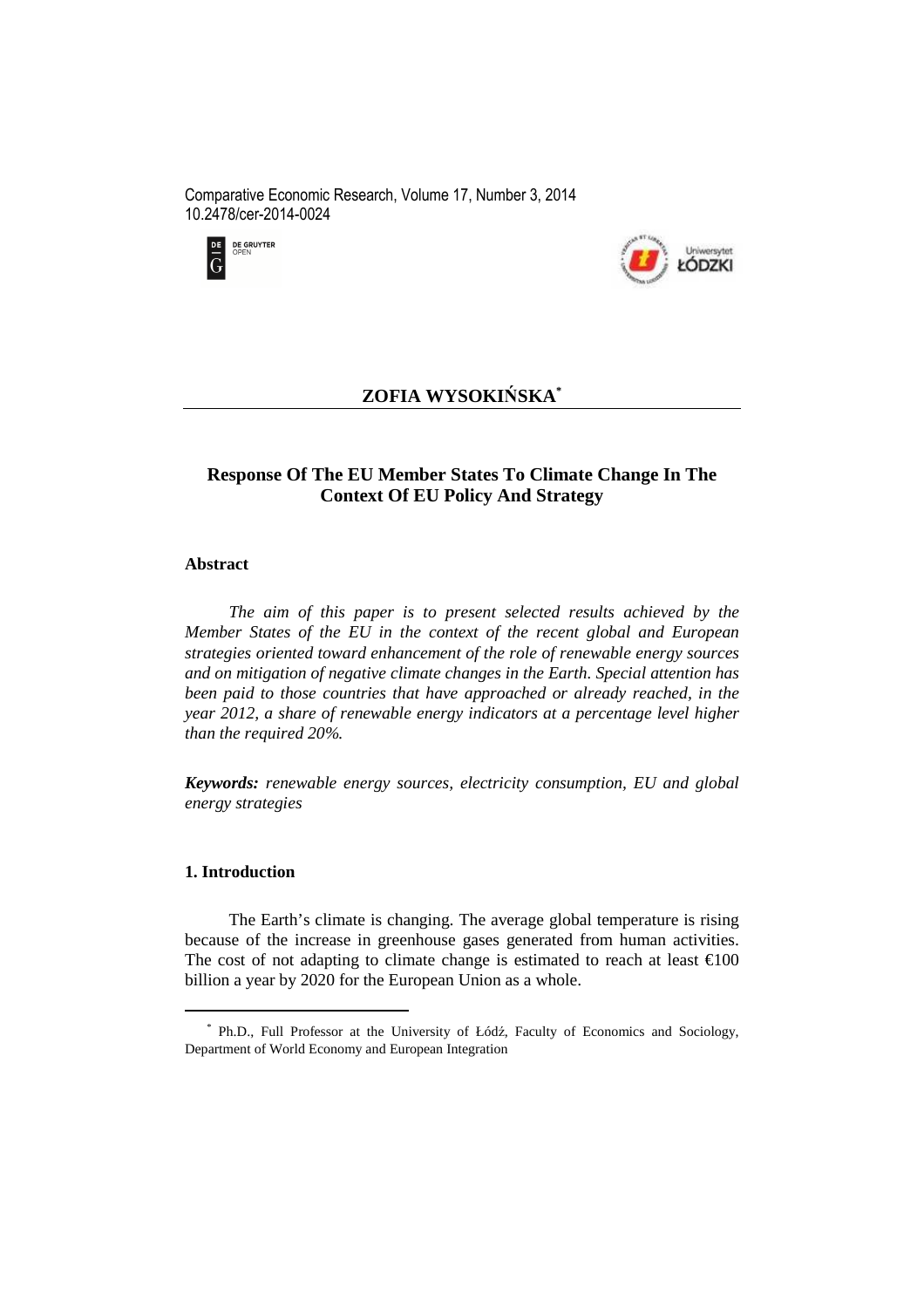The EU has long argued for the need to limit global warming, i.e. the increase in the global mean temperature, to no more than two degrees Celsius. This imperative is now recognised by the international community. The EU has successfully reduced its own greenhouse gas emissions by over 18% since 1990. In doing so, it has broken the link between emissions and economic growth, the latter of which has increased by more than 40% over the same period. This shows that reducing emissions does not harm the economy.

The EU's actions to develop a low-carbon economy are also helping to boost jobs and growth by stimulating innovation in clean technologies such as renewable energy and energy efficiency. The idea of creating a green economy in Europe is not only important from the point of view of developing the labour market and creating new jobs - it also strengthens Europe's energy security and allows it to reduce its dependency on imported oil and gas. The renewable energy industry in Europe has increased its work force from 230,000 to 550,000 over the past five years. Meeting the EU's target of obtaining 20% of its energy from renewables by 2020 could create an extra 410,000 jobs across the EU in renewable energy-related sectors.

The key requirement of the EU is to become a low-carbon economy. As part of its goal of keeping the increase in the global temperature to below two degrees Celsius, the EU has committed to the long-term goal of cutting its emissions by 80-95% of the 1990 levels by 2050, in the context however of similar actions by the developed countries as a group.

The current financial and economic crisis should not delay cost-effective investments or programmed energy projects that would create jobs, enhance energy security, and help limit greenhouse gas emissions in the short and medium term. Innovation and knowledge are key factors for supporting the economic recovery and putting the world economy on a path toward more sustainable growth. There is a need to accelerate innovation in relation to the long-term challenges and to encourage the development of those new industries, companies and services which will be decisive to creating new sources of growth. The interlinked challenges of climate change, energy security and the sustainable and efficient use of natural resources are amongst the most important issues to be tackled within the strategic perspective of ensuring global sustainability. The shift towards green growth will also provide an important stimulus to recovery from the economic and financial crisis.

Stable and secure energy availability is indispensable for social and economic development. It is essential to ensure global energy security and access to energy in developing countries. The emergency response to the economic crisis should not overlook the opportunity to facilitate a global green recovery, putting our economies on a path towards more sustainable and resilient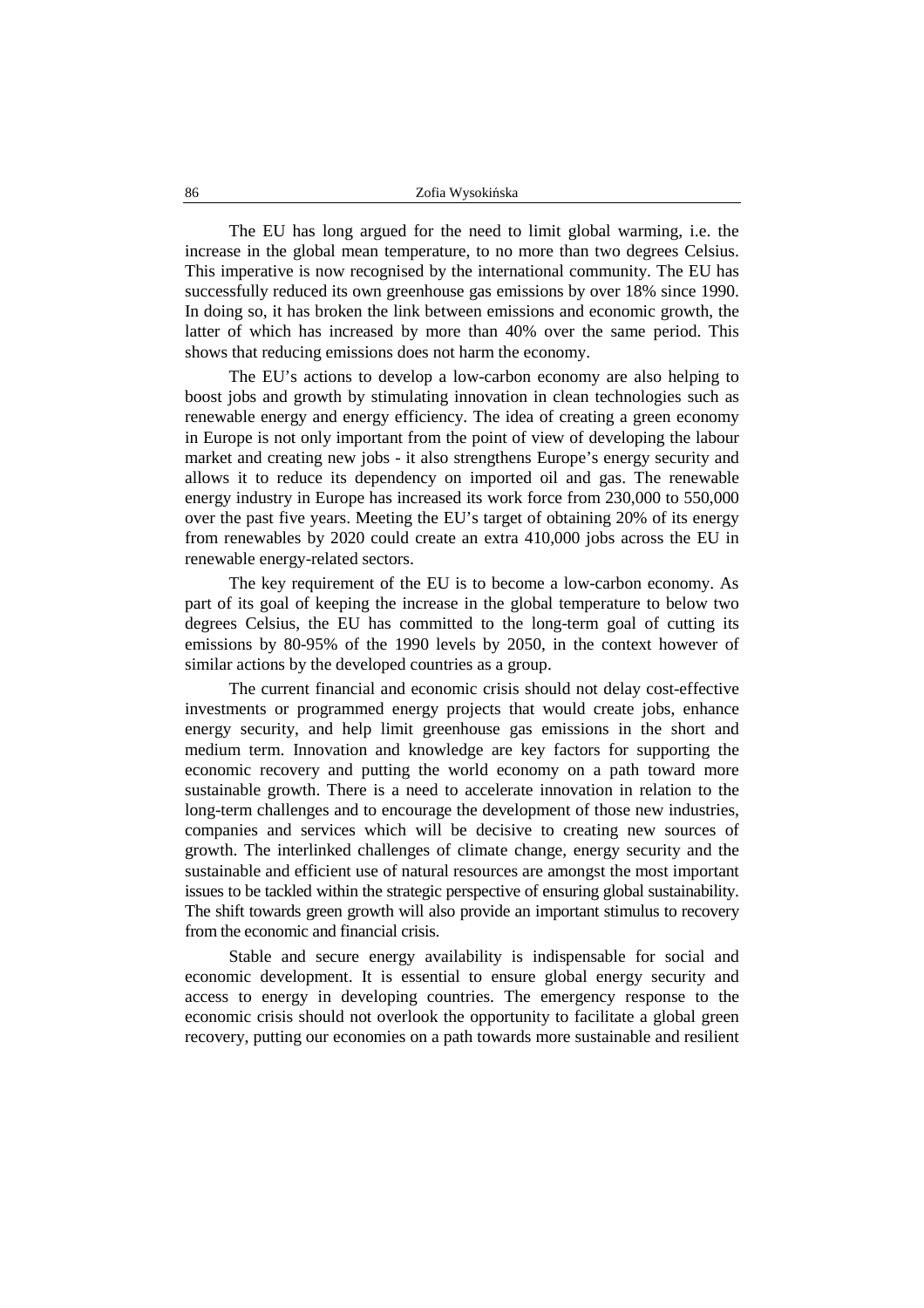growth. Our fiscal stimulus packages are increasingly investing in measures encouraging the creation of green jobs and low-carbon, energy-efficient and sustainable growth. These include energy efficiency measures, investment in public transportation infrastructure, incentives for recycling and for fuel-efficient vehicles, research into alternative sources of energy, support for renewable energy technologies, as well as in enhanced  $CO<sub>2</sub>$  reduction.

Energy is central to our lives. We rely on it for transport, for heating and cooling our homes, and for running our factories, farms and offices. However, fossil fuel is a finite resource and in addition is a major cause of global warming. So we can no longer take energy from fossil fuels for granted. We, meaning the national governments and the EU, must create an integrated energy and environmental policy based on clear targets and timetables for moving to a lowcarbon economy and conserving energy. Driving the policy is the EU's bid to achieve a 20% reduction in its greenhouse gas emissions by 2020 (compared with 1990 levels), mainly by boosting the use of renewable energy and curbing energy consumption. These measures will also reduce dependence on imports of gas and oil and help shelter the economy from volatile energy prices and uncertain supplies.

The EU policy focuses on creating a competitive internal energy market offering quality service at low prices, on developing renewable energy sources, on reducing dependence on imported fuels, and on doing more while consuming less energy.

### **2. Sustainable energy- strategy and policy issues**

 $\overline{a}$ 

*The Green Paper. A European Strategy for Sustainable, Competitive and Secure Energy*<sup>1</sup> was an important milestone in developing an energy policy for the European Union (EU). If Europe is to achieve its economic, social and environmental objectives, it has to address major energy-related issues such as its growing dependence on energy imports, volatile oil and gas prices, climate change, increasing demand, and obstacles to a fully competitive internal energy market. The EU must exploit its position as the world's second largest energy market and as world leader in demand management and the promotion of renewable energy sources.<sup>2</sup>

<sup>&</sup>lt;sup>1</sup> GREEN PAPER, A European Strategy for Sustainable, Competitive and Secure Energy, Brussels, 8.3.2006; COM(2006) 105 final.

<sup>&</sup>lt;sup>2</sup> http://europa.eu/legislation\_summaries/energy/european\_energy\_policy/127062\_en.htm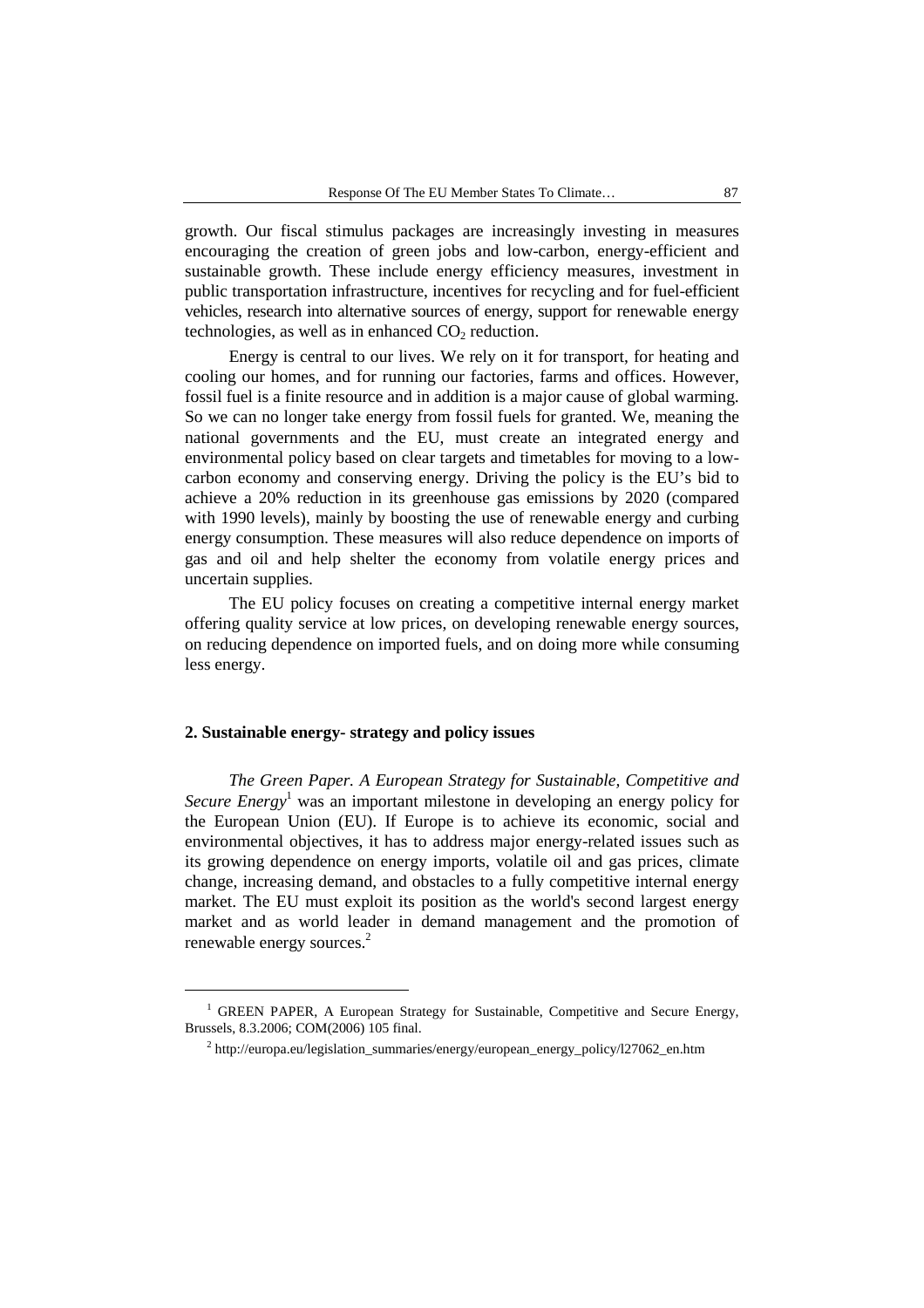The diagnosis concerning the situation in the European energy sector was based on the following factors:

- The need for investments to meet expected energy demand and to replace ageing infrastructure. The EU's import dependency is rising. Unless we can make domestic energy more competitive, in the next 20 to 30 years around 70% of the Union's energy requirements, compared to 50% today, will be met by imported products – some from regions threatened by insecurity. Reserves are concentrated in a few countries. Today, roughly half of the EU's gas consumption comes from only three countries (Russia, Norway, and Algeria). Based on current trends, gas imports would increase to 80 % over the next 25 years. The EU currently imports 82% of its oil and 57% of its gas, making it the world's leading importer of these fuels.
- The increasing global demand for energy. World energy demand is expected to rise by some 60% by 2030, and along with it  $CO<sub>2</sub>$  emissions. Global oil consumption has increased by 20% since 1994, and global oil demand is projected to grow by 1.6% per year.<sup>3</sup>

The European Commission oriented its European energy policy on three core objectives:

- 1. Sustainability to actively combat climate change by promoting renewable energy sources and energy efficiency;
- 2. Competitiveness to improve the efficiency of the European energy grid by creating a truly competitive internal energy market;
- 3. Security of supply to better coordinate the EU's supply of and demand for energy within an international context.<sup>4</sup>

Since 1990, the EU has been engaged in an ambitious and successful plan to become a world leader in renewable energy. To take one example, the EU has now installed wind energy capacity equivalent to 50 coal-fired power stations, with costs of such installations halved in the past 15 years. The EU's renewable energy market has an annual turnover of  $\epsilon$ 15 billion (half of the world market), employs some 300,000 people, and is a major exporter. Renewable energy is now starting to compete in price with fossil fuels.<sup>5</sup>

<sup>&</sup>lt;sup>3</sup> GREEN PAPER, A European Strategy for Sustainable, Competitive and Secure Energy, Brussels, 8.3.2006; COM(2006) 105 final, p.3; Cf. also: Summary report on the analysis of the debate on the green paper "A European Strategy for Sustainable, Competitive and Secure Energy" COMMISSION STAFF WORKING DOCUMENT; Brussels, 16.11.2006 , SEC(2006) 1500, p.1-5.

<sup>&</sup>lt;sup>4</sup> As above.

<sup>&</sup>lt;sup>5</sup> GREEN PAPER, A European Strategy for Sustainable, Competitive and Secure Energy, op.cit. p.11.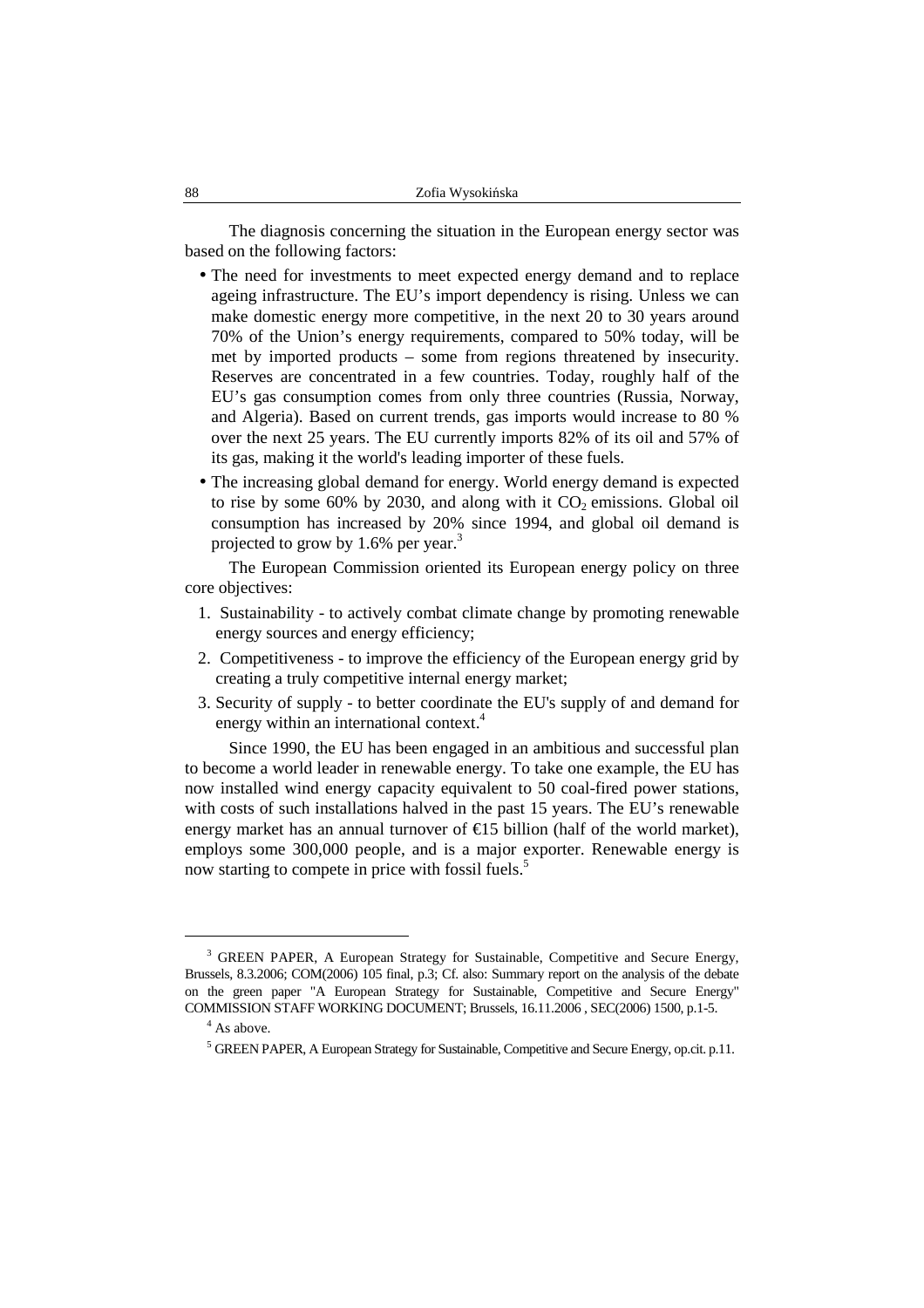In the year 2010 Commission proposed a new economic strategy for Europe*: Europe 2020.*<sup>6</sup> This Strategy presented three key drivers for growth, to be implemented through concrete actions at the EU and national levels:

- 1. Smart growth (fostering knowledge, R+D, innovation, education and the digital society).
- 2. Sustainable growth (making our production more resource-efficient while boosting R+D and competitiveness).
- 3. Inclusive growth (increasing participation in the labour market and the acquisition of skills, and winning the fight against poverty).

On 10 November 2010, the European Commission adopted the Communication "Energy 2020 - A strategy for competitive, sustainable and secure energy." This Communication defines the energy priorities for the next ten years and establishes the actions to be taken in order to tackle the challenges of saving energy, achieving a market with competitive prices and secure supplies, boosting technological leadership, and effectively negotiating with our international partners<sup>7</sup>. The three most important objectives in the energy economy to be met in the EU by 2020, known as the "20-20-20" targets, are as follows:

- 1. 20% of EU energy consumption to come from renewable resources.
- 2. A 20% reduction in primary energy use compared with projected levels, to be achieved by improving energy efficiency.
- 3. A reduction in EU greenhouse gas emissions of at least 20% below 1990 levels.<sup>8</sup>

The EU has even offered to reduce its emissions by 30% if other major economies commit to comparable emission reductions or make adequate contributions. Negotiations on this offer are ongoing within the framework of the United Nations. In the European Commission's "A roadmap for moving to a competitive low-carbon economy in 2050", the Commission also looked at new ways of reducing greenhouse gas emissions by 80 to 95% by the middle of the century.

The Communication "Energy 2020 Strategy" provides also a solid and ambitious European framework for energy policy, defines the energy priorities for the next ten years, and sets out the actions to be taken.

<sup>6</sup> COM(2010) 2020; Brussels, 3.3.2010.

<sup>7</sup> http://ec.europa.eu/energy/strategies/2010/2020\_en.htm, see also: Energy 2020, A strategy for competitive, sustainable and secure energy, {SEC(2010) 1346}, Brussels, 10.11.2010; COM(2010) 639 final.

<sup>&</sup>lt;sup>8</sup> The EU climate and energy package: http://ec.europa.eu/clima/policies/package/index\_en.htm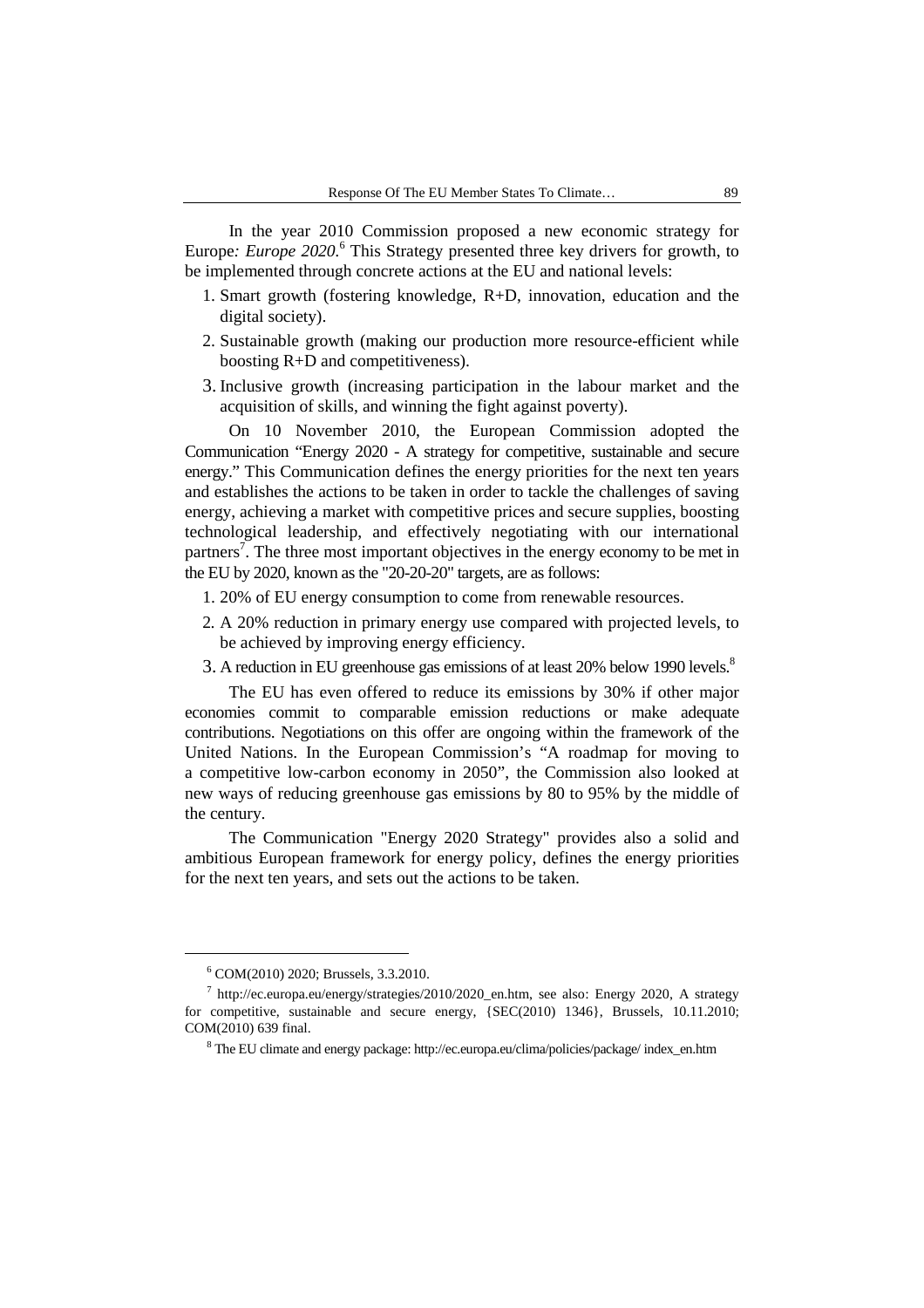### 1. *Free movement of energy*

Electricity and gas are transported in grids and pipelines that often cross national borders, thus the energy policy decisions made by one country inevitably impact on other countries.

#### 2. *A technological shift*

Without a technological shift, the EU will fail in its 2050 ambitions to decarbonize the electricity and transport sectors.

#### 3. *Strong International Partnership*

International energy policy must pursue the common goals of security of supply, competitiveness, and sustainability.

While relations with producing and transit countries are important, relations with large energy-consuming nations, and particularly emerging and developing countries, are of growing significance.<sup>9</sup>

# **3. Comparison of selected economic results of activities undertaken by the EU Member States in recent years in accordance with the EU Strategies in the area of the development of renewable energy sources**

It should be recalled that the goal established by the Communication "Energy 2020" was that 20% of EU energy consumption will come from renewable resources by 2020. According to the results presented in the Table 1., it can be seen that some EU countries, such as Sweden, Finland, Portugal, Holland, France, Slovenia, Latvia, Romania, Estonia, and Latvia set their goals even at a significantly higher level that that aimed at by the EU as a whole and were approaching their established goals already in 2012, and in the cases of Sweden and Estonia had already exceeded them (see Table 1). Those countries which established aimed-for goals lower than that established for the EU as a whole, i.e. lower than the required 20%, include Malta (10%), Lithuania (11%), Belgium, Italy and the Czech Republic (below 13%), Slovakia (14%), Hungary (14.6%), Great Britain (15%), Poland (15.5%), Holland, Ireland and Bulgaria (16%), Italy (17%), and Greece and Germany (18%). Compare also Figure 1.

<sup>9</sup> http://europa.eu/pol/ener/index\_en.htm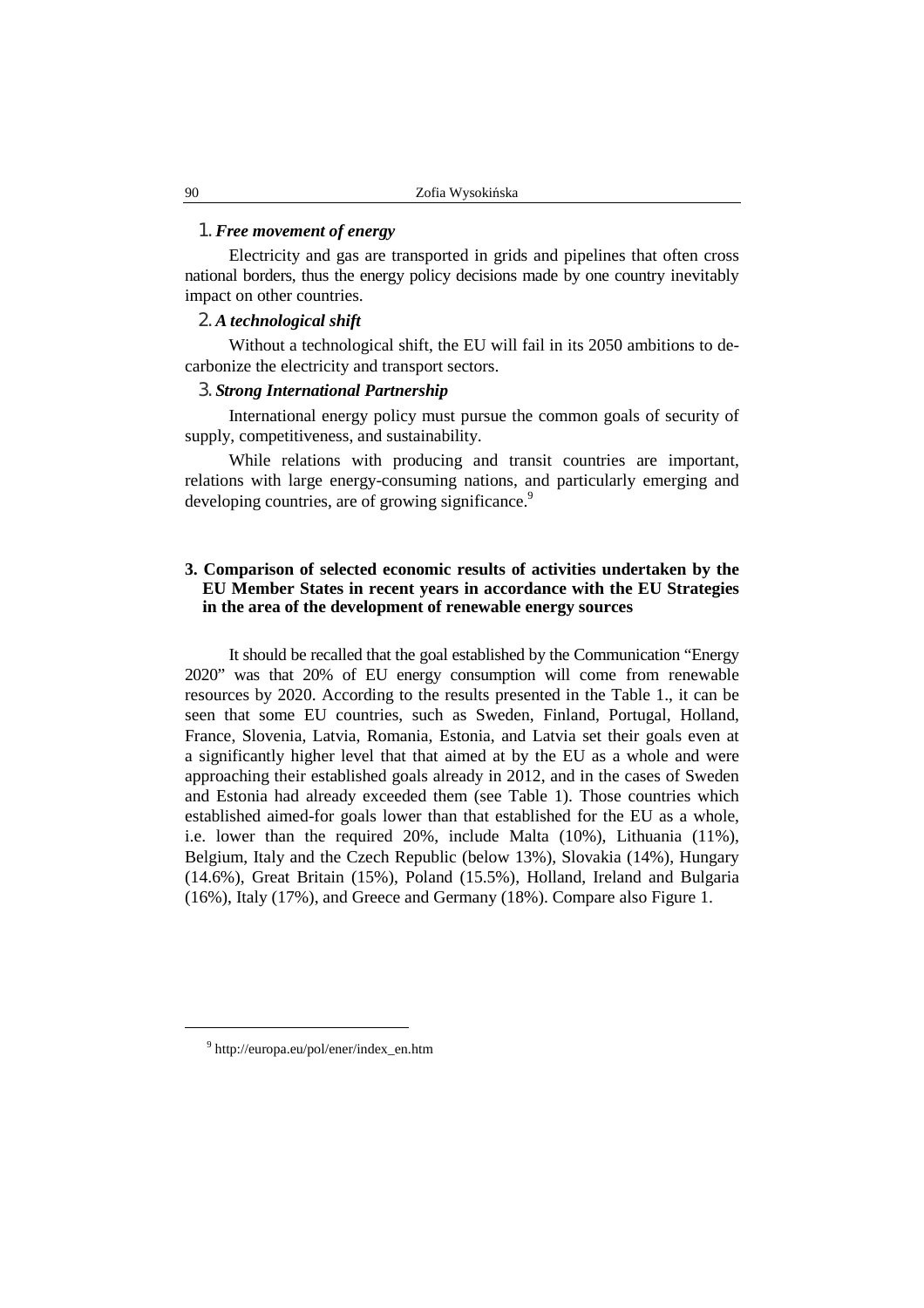

**Figure 1. Share of renewable energy in gross final energy consumption in 2012 (%)** 

Source: own calculations based on *Eurostat Database*

One may compare the above results with the data in Table 2, which shows electricity generated from renewable sources as a percentage of gross electricity consumption. In this field the highest results were achieved by Austria (65%), Sweden (60%), Portugal (48%), Latvia (45%), Denmark (39%), Croatia (35%), Romania (34%), Slovenia (31%), Finland (29%), Italy (27%) and Germany (24%). Comp. also Figure 2.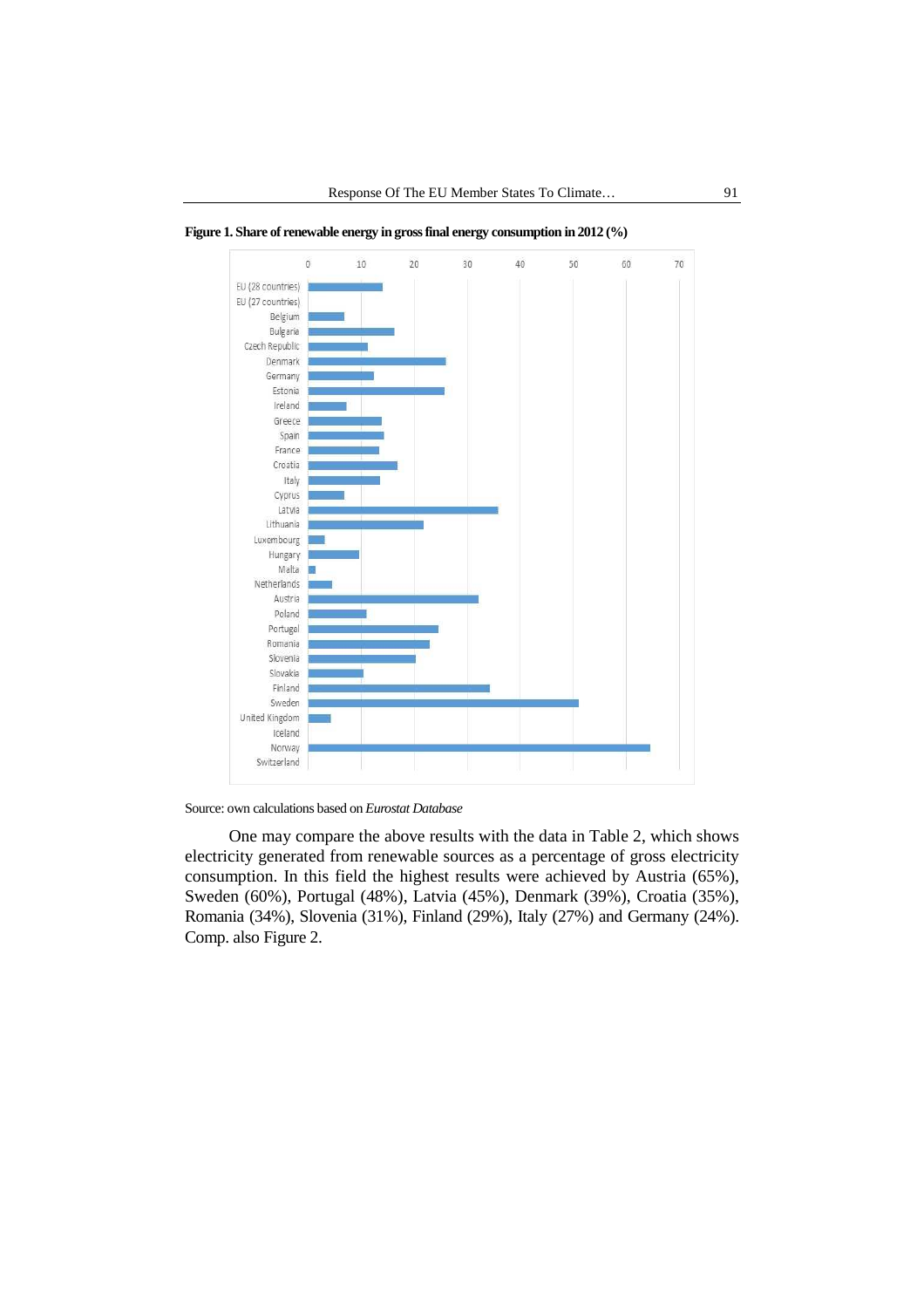

**Figure 2. Electricity generated from renewable sources in 2012 (% of gross electricity consumption)** 

Source: own calculations based on *Eurostat Database.*

# **4. Powering Development with Renewable Energy Technologies (RETs)**

The role of RETs in the world economy continues to increase. According to the UNCTAD Technology and Innovation Report (2011), two-thirds of the total renewable power capacity (including wind-, biomass-, solar- and geothermal power) belonged to the developed market economies, and one-third to the developing countries.<sup>10</sup>

<sup>10</sup> Technology and Innovation Report (2011), *Powering Development with Renewable Energy Technologies* United Nations, New York, Geneva, 2011, p. 8-9.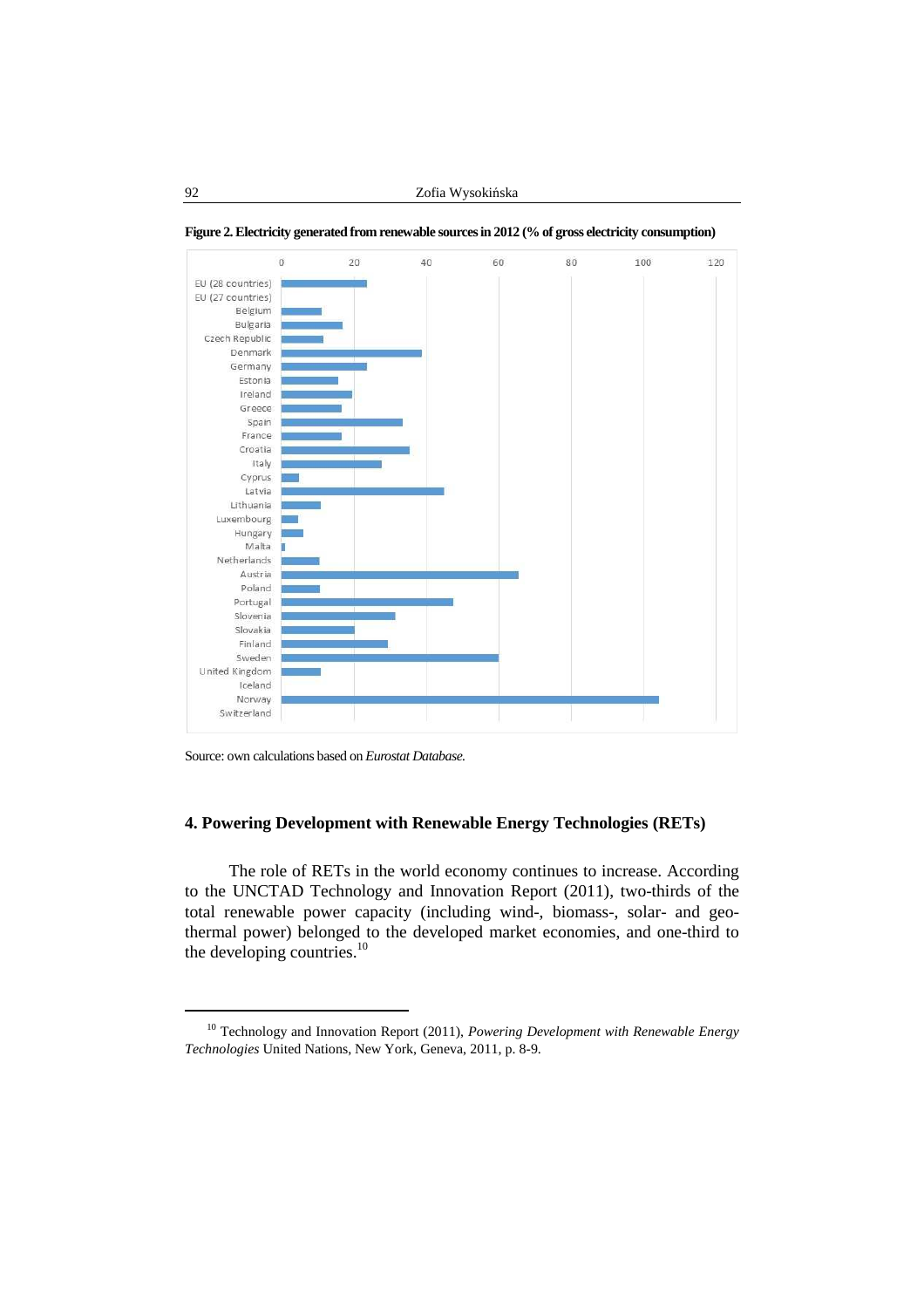Technological progress and greater investments and deployment are lowering the costs of production and implementation of RETs. Global Investments in renewable energy and related technologies during the period 2004-2010 increased almost sevenfold, from 33 to 211 billion USD. The average annual growth rate amounted to  $38.3\%$ .<sup>11</sup> The green economy and Rio+20 framework should promote even wider use and development of RETs.

National Policy Frameworks for Renewable Energy Technologies (according to UN and EU regulations) are mostly oriented on:

- 1. Defining policy strategies and goals.
- 2. Enacting policy incentives for R&D, innovation and production of RETs.
- 3. Enacting policy incentives for developing greater technology absorptive capacity, which is needed for the adaptation and use of available RETs.
- 4. Promoting domestic resource mobilization for RETs in national contexts.
- 5. Exploring new means of improving innovation capacity in RETs, including North-South and South-South collaboration.

# **5. Liberalization of markets for energy products should be one of the most important objectives of the WTO**

Much of today's energy supply — particularly fossil fuels and natural gasis geographically concentrated, fixed in terms of location, and prominent in the production and trade of the countries that possess the resource(s). Thus, trade patterns on the supply side are largely pre-determined and change only slowly, in contrast to the shifting comparative advantage we associate with economies that are less resource-endowed in this respect.

In contrast to the geographical concentration that characterizes the supply side of energy markets, demand is very widely spread because all countries need energy to run their economies. This relationship between supply and demand has important implications for the economic and political conditions under which trade takes place. In the world economy we can observe some significant changes occurring in energy markets, which some argue fortifies the case for closer attention on the part of the WTO to the energy sector. Over time, a larger number of players have entered the field on the supply side. In no small part this is the result of technological advances and the diversification of energy sources.

 $11$  As above, p.10.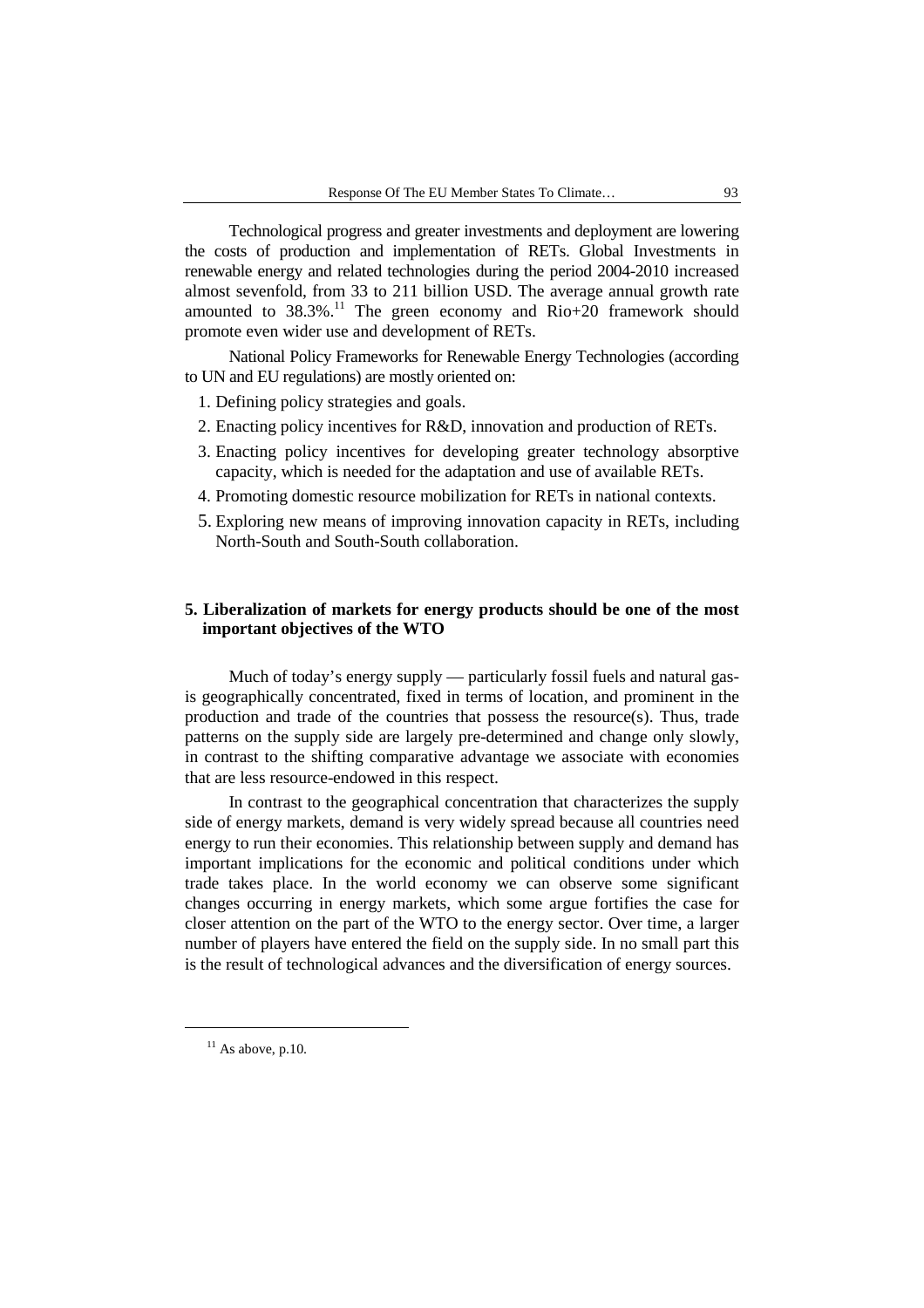Fossil fuels and natural gas increasingly compete with alternative energy sources such as nuclear power and renewable energy, including bio-fuels, wind, water and solar power.

# **6. Detoxifying Finance and De-carbonization of the Economy: Opportunities for Clean and Sustainable Growth in Developing and Transition Economies - Main Problems**

The transition to a low-carbon and more resource–efficient economy provides promising prospects. Promoting sustainable agriculture, enhancing energy efficiency and harnessing renewable energy for sustainable rural development are but three illustrative poles that could yield a triple win: economic growth, creation of jobs and, with them, increased income, as well as environmental sustainability.

Despite the fact that such investments are strategic and can be lucrative, the greening of the avenue for economic and social development in many economies requires the elimination of anachronistic policy frameworks, as well as the availability of public finance where public investment is deficient. It will also require the emergence of the necessary public awareness, skills, capabilities and vision to mobilize the private sector, governments, and society as a whole.<sup>12</sup>

In the context of the current global and financial crisis, "new economic growth" can only emerge if inspired leadership is manifest among a critical mass of countries. Policy measures that undermine change must be reformed or eliminated, such as, e.g. subsidies to agriculture or energy, domestic energy policy (energy pricing), as well as misguided national investment policies.<sup>13</sup>

The liberalization of climate–friendly technologies, goods and services would contribute not only to increasing the choices available to importing countries, but also to lowering the costs of those choices, thus making it easier to mitigate climate change. However, finding a viable negotiating strategy for the liberalization of these goods has proved difficult in the WTO. $^{14}$ 

Agriculture accounts for 13 percent of global greenhouse gas (GHG) emissions. This rises to almost 30 per cent if land clearance for farming, agrochemical production, and trade in agricultural and food products are attributed

<sup>&</sup>lt;sup>12</sup> Trade and Environment Review 2009/2010, United Nations, New York, Geneva, 2010, p. 3.

 $13$  As above, p. 23.

 $14$  As above, p. 178.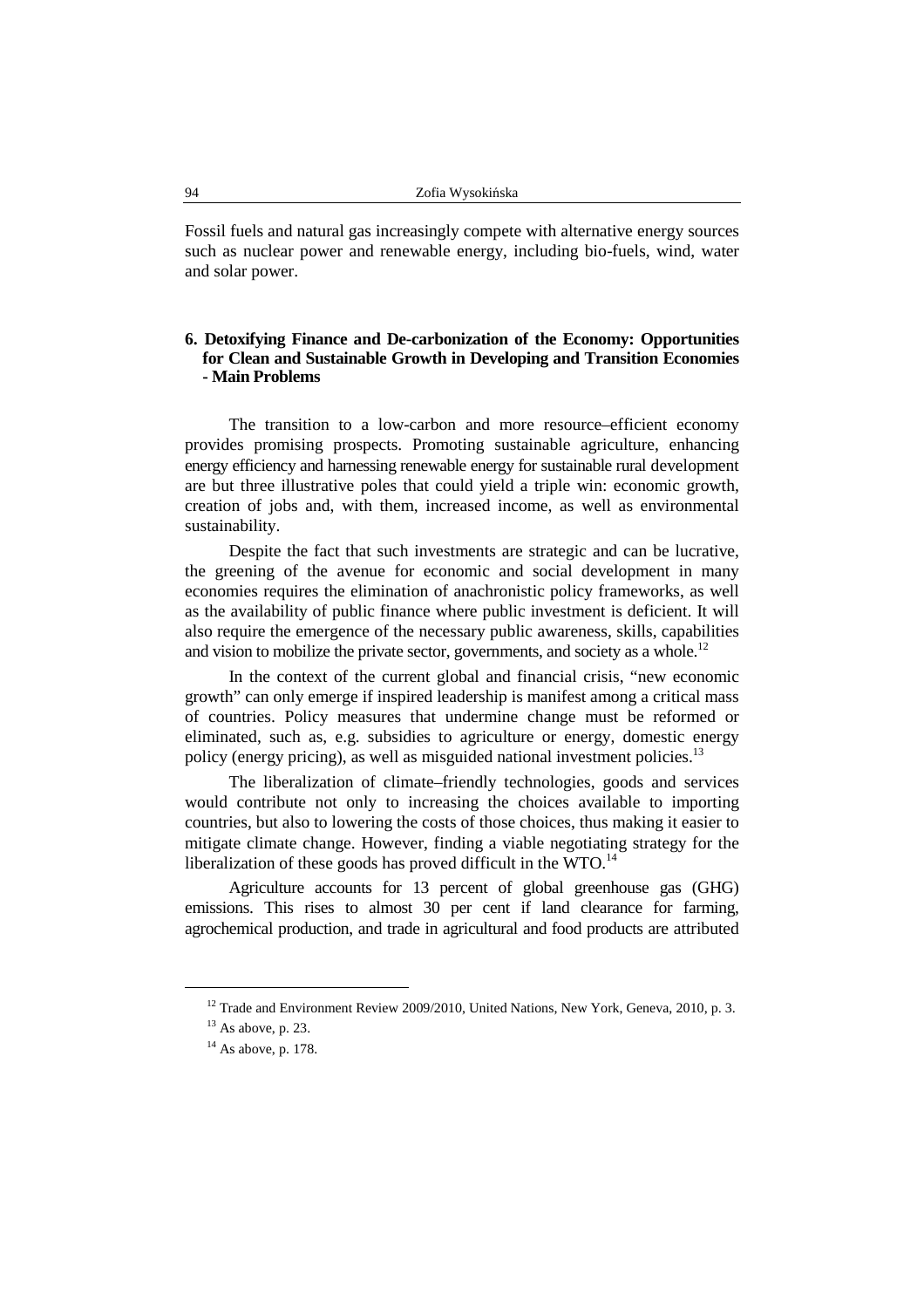to the sector.<sup>15</sup> Innovative management options, such as organic farming, offer promising opportunities to reconcile the objectives of feeding a rapidly growing human population with minimal adverse impacts on the environment.<sup>16</sup>

Methane is a significant contributor to climate change, and the bulk of methane emissions, i.e. 52%, are emitted by the agricultural sector. While methane emissions in the OECD countries as well as in the CIS have declined over the past decade, methane emissions have been increasing in many developing countries and regions. With continuing growth in the demand for livestock products, methane will constitute a large proportion of future GHG emissions, particularly in developing countries.<sup>17</sup>

The report entitled "Climate Change 2014: Mitigation of Climate Change" is the third of three Working Group reports which constitute the *Fifth Assessment Report on Climate Change of the Intergovernmental Panel on Climate Changes* (IPCC). Projected scenarios demonstrate that in order to attain the goal of limiting the increase in the global mean temperature to two degrees Celsius, global GHG emissions must be decreased by mid-century by 40 to 70 percent compared with 2010, and to near-zero by the end of this century. Ambitious mitigation may even require removing carbon dioxide from the atmosphere.<sup>18</sup>

# **7. Implications of EU- and global strategies for Poland**

Polish energy sector is facing a number of serious challenges. Commitments of Poland in the field of environmental protection, including mitigation of the negative aspects of the climate change, significant dependence on external supplies of natural gas and almost full dependence on external supplies of crude oil, high demand for energy, inadequate fuel and energy generation and transmission infrastructure, compel Polish administration to take decisive actions preventing the deterioration of the situation of fuel and energy customers.

The main directions of energy policy until the year 2030 for Poland as the Member State of the European Union as the response for the EU and global requirements in this field are as follows:

 $15$  As above, p. 67.

 $16$  As above., p.112.

<sup>17</sup> As above, p. 124.

<sup>&</sup>lt;sup>18</sup> IPCC: Greenhouse gas emissions accelerate despite reduction efforts. Many pathways to substantial emissions reductions are available, 13. April 2014: http://www.cpcc.ch/pdf/ar5/pr\_ wg3/20140413 pr\_pc\_wg3\_en,pdf; comp. also http://ec.europa.eu/clima/news/articles/news-2014 041401-en.htm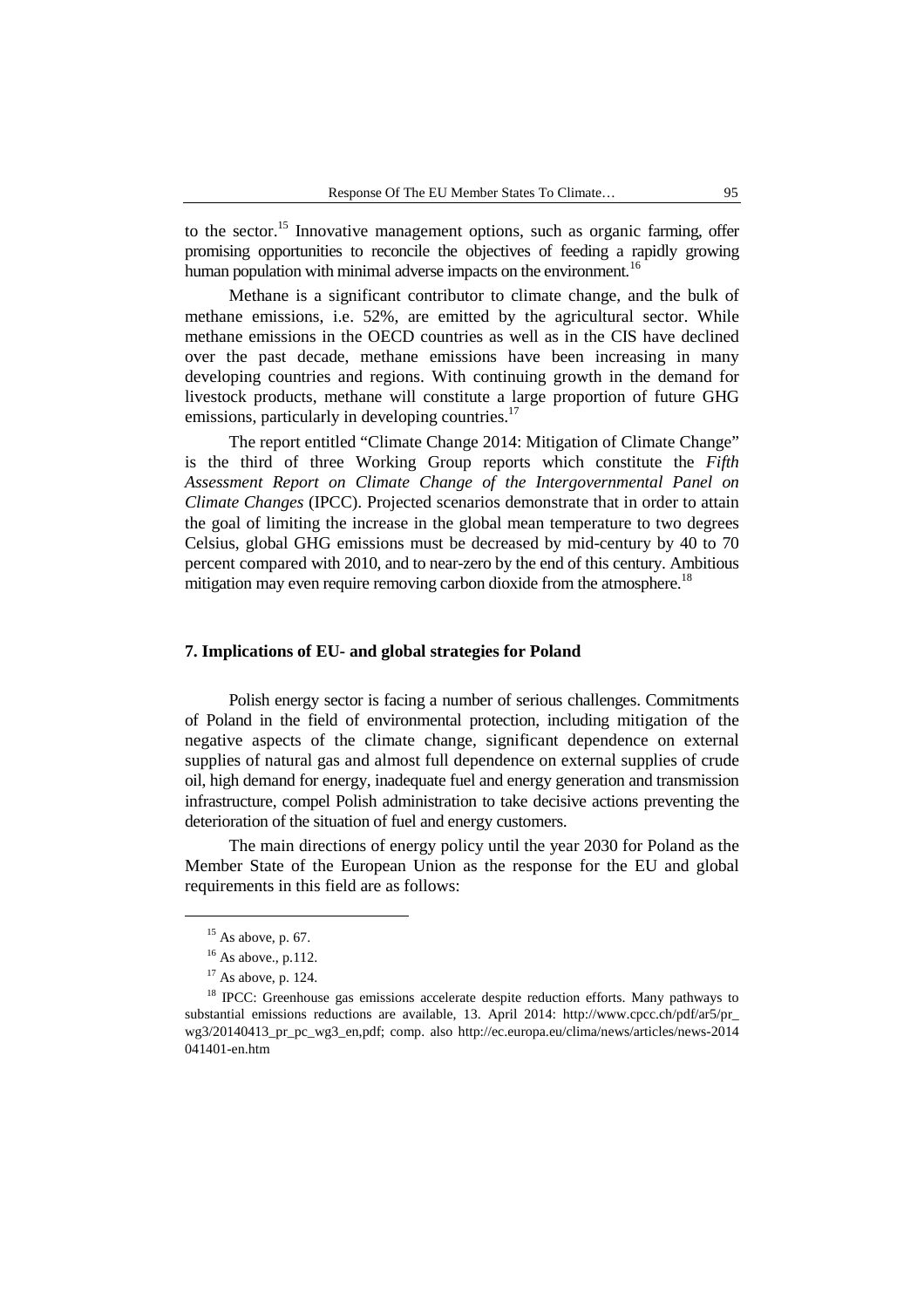- To improve energy efficiency;
- To enhance security of fuel and energy supplies:
- To diversify the electricity generation structure by introducing nuclear energy;
- To develop the use of renewable energy sources, including biofuels; To develop competitive fuel and energy markets;
- To reduce the environment impact of the power industry.<sup>19</sup>

#### **8. Conclusions**

The main objectives in both the world and in the European economy involve promoting poles of clean growth to foster the transition to a more sustainable economy. Sustainable development and a "green economy" are the most important objectives of economic and social development for the upcoming decade, not only in the European but also in the world economy.

Europe, as a leader in environment-related technologies, must promote sustainable growth and standards for integrated environmental goods and services within its new industrial policy and new strategy, both of which are oriented on cooperation with developing world.

The role of Renewable Energy Technologies (RETs) in the world economy continues to increase. Energy efficiency, sustainable agriculture, and renewable energies for rural development belong to the main poles of sustainable development in the world economy and its regions.

As of 2013, the Member States of the EU have made crucial progress in the development of the renewable energy sector and in the reduction of greenhouse gases in the atmosphere, which generally augurs well for its ability to achieve its strategic aims set forth in the Communication "Energy 2020 - A strategy for competitive, sustainable and secure energy."

Some EU countries, such as Sweden, Finland, Portugal, Netherlands, France, Slovenia, Latvia, Romania, Estonia, and Latvia set the goals resulting from the Communication "Energy 2020" (to achieve the index of 20% of EU energy consumption from renewable resources by 2020) even at a significantly higher level that that aimed at by the EU as a whole and were approaching their established goals already in 2012, and in the cases of Sweden and Estonia had already exceeded them.

<sup>&</sup>lt;sup>19</sup> Polityka energetyczna Polski do roku 2030, (Energy policy of Poland until the year 2030) Załącznik do uchwały nr. 157/2010 RM, z dnia 29.09.2010; Warsaw, September 2010., p.4-5.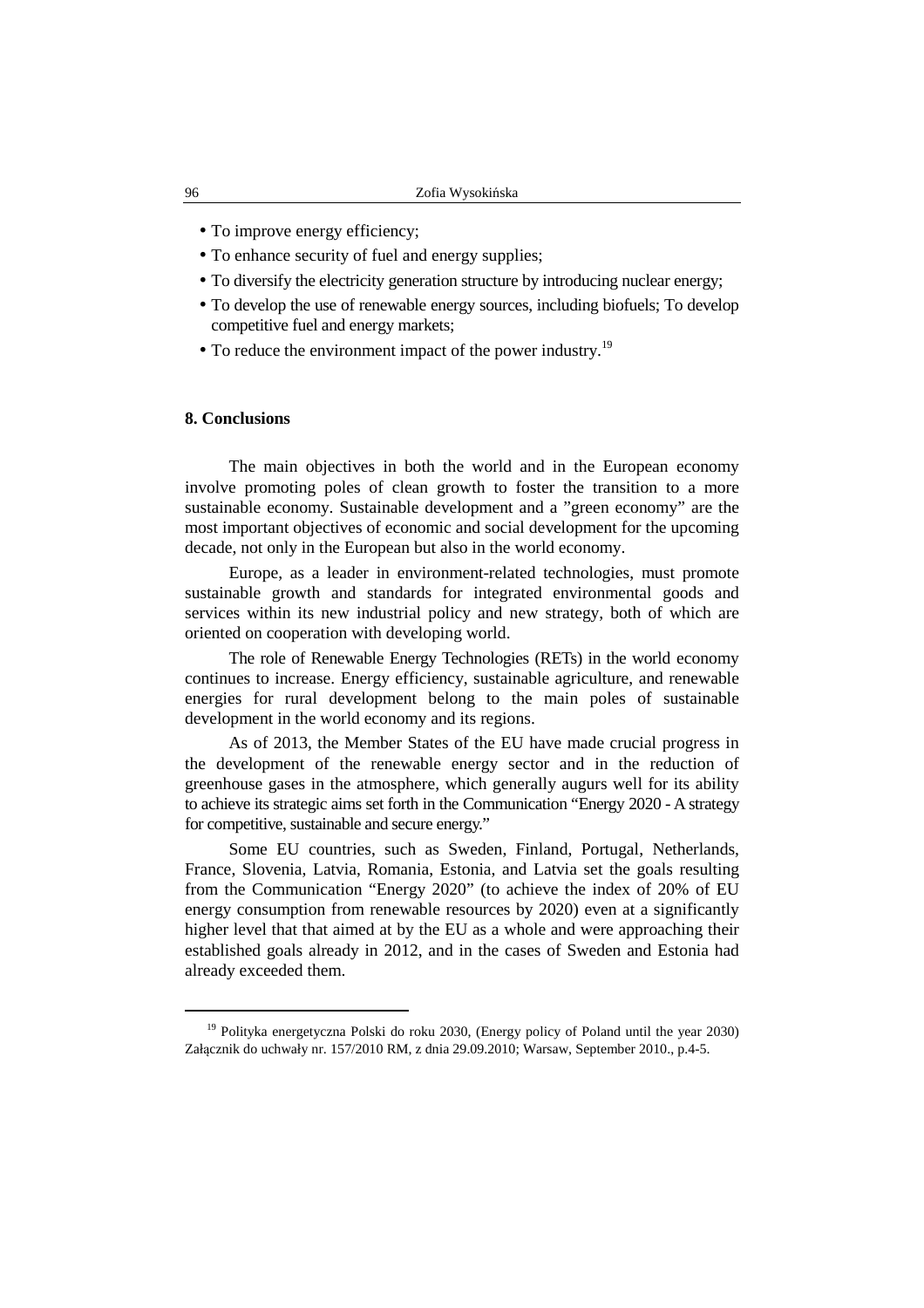Comparison among the EU countries of the share of electricity generated from renewable sources as a percentage of gross electricity consumption shows that the best results in this field have been obtained by Austria, Sweden Portugal, Latvia, Denmark, Croatia, Slovenia, Finland, Italy, and Germany.

| geo\time          | 2005                        | 2009           | 2010           | 2011           | 2012           | <b>TARGET</b> |
|-------------------|-----------------------------|----------------|----------------|----------------|----------------|---------------|
| EU (28 countries) | 8.7                         | 11.9           | 12.5           | 12.9           | 14.1           | 20            |
| EU (27 countries) | $\ddot{\ddot{\varepsilon}}$ | $\ddot{\cdot}$ | $\ddot{\cdot}$ | $\div$         | $\ddot{\cdot}$ | 20            |
| Belgium           | 2.3                         | 4.6            | 5              | 5.2            | 6.8            | 13            |
| Bulgaria          | 9.5                         | 12.4           | 14.4           | 14.6           | 16.3           | 16            |
| Czech Republic    | 6                           | 8.5            | 9.3            | 9.3            | 11.2           | 13            |
| Denmark           | 15.6                        | 20.4           | 22.6           | 24             | 26             | 30            |
| Germany           | 6.7                         | 9.9            | 10.7           | 11.6           | 12.4           | 18            |
| Estonia           | 17.5                        | 23             | 24.6           | 25.6           | 25.8           | 25            |
| Ireland           | 2.8                         | 5.2            | 5.6            | 6.6            | 7.2            | 16            |
| Greece            | $\overline{7}$              | 8.5            | 9.8            | 10.9           | 13.8           | 18            |
| Spain             | 8.4                         | 13             | 13.8           | 13.2           | 14.3           | 20            |
| France            | 9.5                         | 12.2           | 12.7           | 11.3           | 13.4           | 23            |
| Croatia           | 12.8                        | 13.1           | 14.3           | 15.4           | 16.8           | 20            |
| Italy             | 5.9                         | 9.3            | 10.6           | 12.3           | 13.5           | 17            |
| Cyprus            | 3.1                         | 5.6            | 6              | 6              | 6.8            | 13            |
| Latvia            | 32.3                        | 34.3           | 32.5           | 33.5           | 35.8           | 40            |
| Lithuania         | 17                          | 20             | 19.8           | 20.2           | 21.7           | 23            |
| Luxembourg        | 1.4                         | 2.9            | 2.9            | 2.9            | 3.1            | 11            |
| Hungary           | 4.5                         | 8              | 8.6            | 9.1            | 9.6            | 14.65         |
| Malta             | 0.3                         | 0.4            | 0.4            | 0.7            | 1.4            | 10            |
| Netherlands       | 2.3                         | 4.1            | 3.7            | 4.3            | 4.5            | 16            |
| Austria           | 24                          | 30.4           | 30.8           | 30.8           | 32.1           | 34            |
| Poland            | $\tau$                      | 8.8            | 9.3            | 10.4           | 11             | 15.48         |
| Portugal          | 19.5                        | 24.5           | 24.2           | 24.5           | 24.6           | 31            |
| Romania           | 17.6                        | 22.6           | 23.2           | 21.2           | 22.9           | 24            |
| Slovenia          | 16                          | 18.9           | 19.2           | 19.4           | 20.2           | 25            |
| Slovakia          | 5.5                         | 9.3            | 9              | 10.3           | 10.4           | 14            |
| Finland           | 28.9                        | 31.2           | 32.4           | 32.7           | 34.3           | 38            |
| Sweden            | 40.5                        | 48.2           | 47.2           | 48.8           | 51             | 49            |
| United Kingdom    | 1.4                         | 3              | 3.3            | 3.8            | 4.2            | 15            |
| Iceland           |                             |                | $\ddot{\cdot}$ | $\ddot{\cdot}$ |                | 64            |
| Norway            | 59.8                        | 64.8           | 61.2           | 64.6           | 64.5           | 67.5          |
| Switzerland       | $\ddot{\cdot}$              |                |                |                |                |               |

**Table 1. Share of renewable energy in gross final energy consumption (%)** 

:=not available

Source: own calculations based on *Eurostat Database.*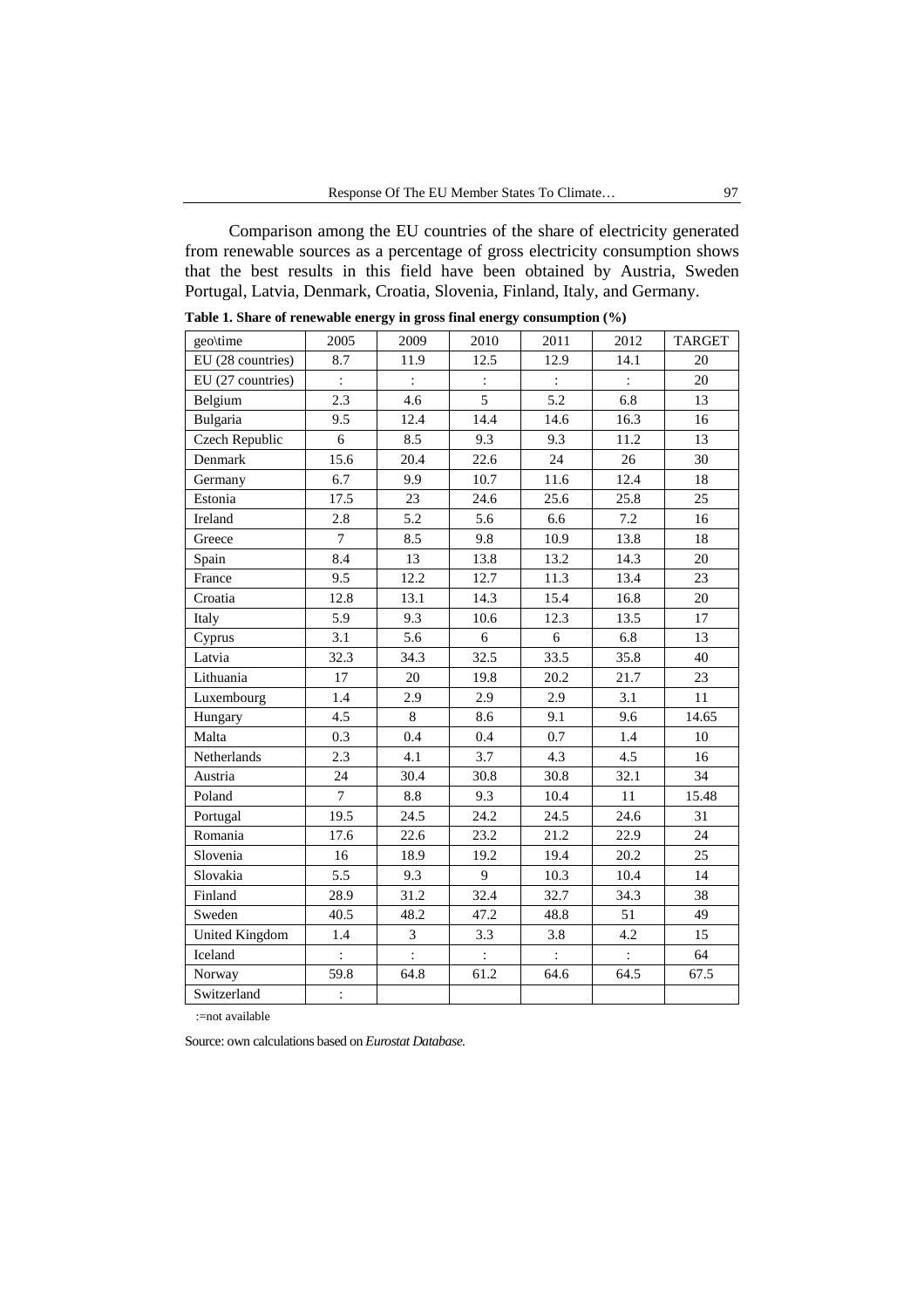| geo\time              | 2005             | 2009           | 2010           | 2011                 | 2012           |
|-----------------------|------------------|----------------|----------------|----------------------|----------------|
| EU (28 countries)     | 14.8             | 19             | 19.7           | 21.7                 | 23.5           |
| EU (27 countries)     | $\ddot{\cdot}$   | $\ddot{\cdot}$ | $\ddot{\cdot}$ | $\ddot{\cdot}$       | $\ddot{\cdot}$ |
| Belgium               | 2.4              | 6.2            | 7.1            | 8.8                  | 11.1           |
| Bulgaria              | 9.8              | 12.1           | 13.7           | 13.9                 | 17             |
| Czech Republic        | 3.7              | 6.4            | 7.5            | 10.6                 | 11.6           |
| Denmark               | 24.7             | 28.3           | 32.7           | 35.9                 | 38.7           |
| Germany               | 10.5             | 17.4           | 18.1           | 20.9                 | 23.6           |
| Estonia               | 1.1              | 6.1            | 10.4           | 12.3                 | 15.8           |
| Ireland               | $7.2\,$          | 13.7           | 14.9           | 17.6                 | 19.6           |
| Greece                | 8.3              | 11.1           | 12.5           | 13.9                 | 16.5           |
| Spain                 | 19.1             | 27.8           | 29.7           | 31.6                 | 33.5           |
| France                | 13.8             | 15.1           | 14.9           | 16.4                 | 16.6           |
| Croatia               | 32.8             | 32.6           | 34.2           | 34.2                 | 35.5           |
| Italy                 | 16.4             | 19             | 20.2           | 23.7                 | 27.6           |
| Cyprus                | $\boldsymbol{0}$ | 0.6            | 1.4            | 3.4                  | 4.9            |
| Latvia                | 43               | 41.9           | 42.1           | 44.7                 | 44.9           |
| Lithuania             | 3.8              | 5.9            | 7.4            | 9                    | 10.9           |
| Luxembourg            | 3.2              | 4.1            | 3.8            | 4.1                  | 4.6            |
| Hungary               | 4.4              | $\overline{7}$ | 7.1            | 6.4                  | 6.1            |
| Malta                 | $\overline{0}$   | $\overline{0}$ | 0.1            | 0.6                  | 1.1            |
| <b>Netherlands</b>    | 6.3              | 9.1            | 9.7            | 9.8                  | 10.5           |
| Austria               | 62.5             | 67.1           | 64.9           | 65                   | 65.5           |
| Poland                | 2.6              | 5.8            | 6.6            | 8.2                  | 10.7           |
| Portugal              | 27.7             | 37.6           | 40.7           | 45.9                 | 47.6           |
| Romania               | 28.8             | 30.9           | 30.4           | 31.1                 | 33.6           |
| Slovenia              | 28.7             | 33.8           | 32.1           | 30.8                 | 31.4           |
| Slovakia              | 11.6             | 17.8           | 17.8           | 19.3                 | 20.1           |
| Finland               | 26.9             | 27.3           | 27.6           | 29.4                 | 29.5           |
| Sweden                | 50.9             | 58.3           | 56             | 59.9                 | 60             |
| <b>United Kingdom</b> | 4.1              | 6.7            | 7.4            | 8.8                  | 10.8           |
| Iceland               | $\ddot{\cdot}$   | $\ddot{\cdot}$ | $\ddot{\cdot}$ | $\ddot{\cdot}$       | $\ddot{\cdot}$ |
| Norway                | 96.8             | 104.7          | 97.9           | 105.5                | 104.3          |
| Switzerland           | $\vdots$         | $\vdots$       | $\ddot{\cdot}$ | $\ddot{\phantom{a}}$ | $\ddot{\cdot}$ |

**Table 2. Electricity generated from renewable sources (% of gross electricity consumption)** 

:=not available

Source: own calculations based on *Eurostat Database.*